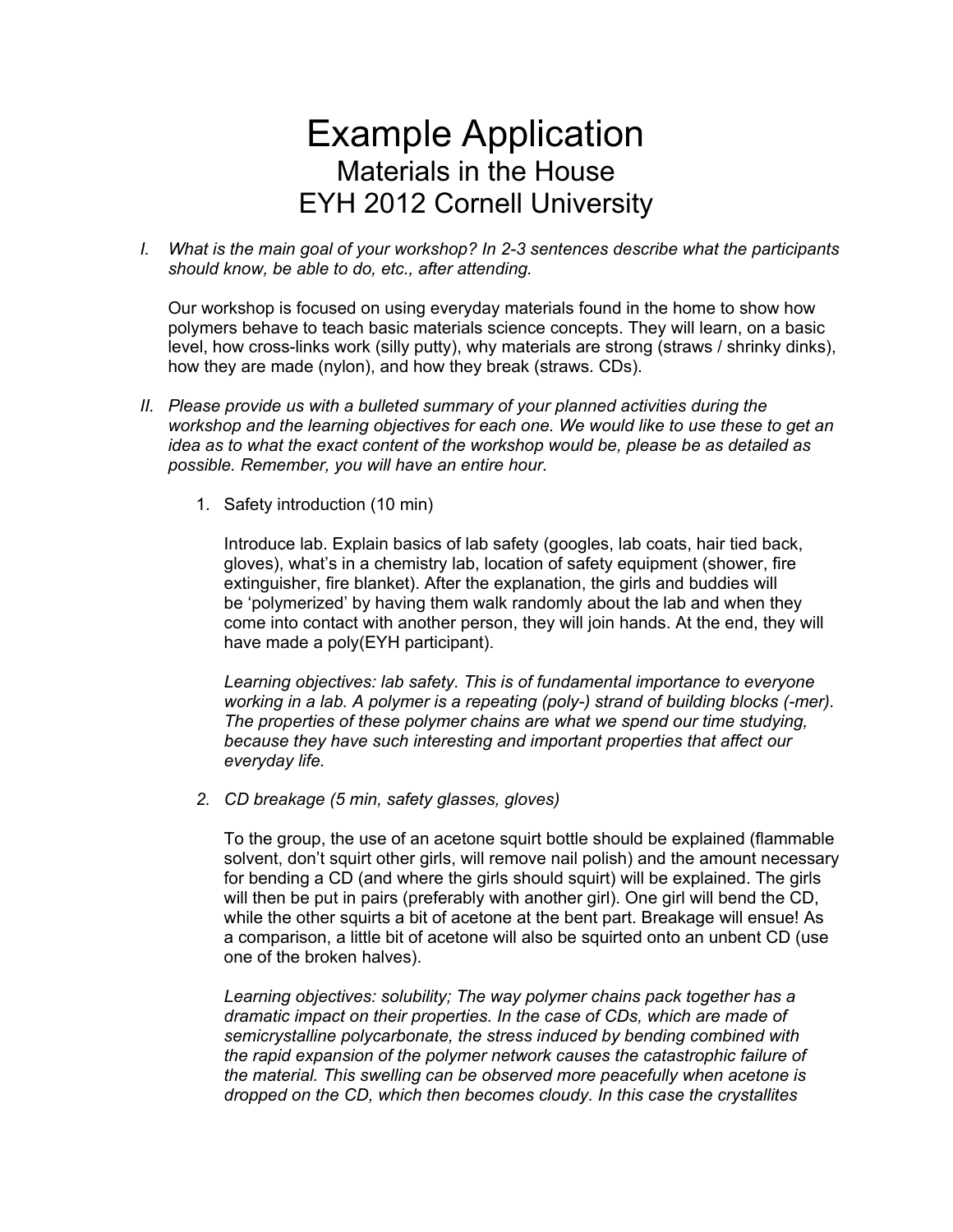*are swelling or aggregating to sizes where they can scatter light, which is seen as a transparent to cloudy transition. Polymer solubility can be quantified with a solubility parameter with units of Hidebrands or (cal cm-3) -0.5, which is directly related to the enthalpy of dissolution. When the solubility parameter of a polymer is close enough to that of a solvent, swelling and eventual dissolution will result. This has real world has real world applications, as recently a cooling system at a CA state prison failed when the engineers used ethylene glycol (14.2) in combination with a polyacrylonitrile (15.4) storage unit.*

3. Styrofoam dissolution (5 min, safety glasses, gloves)

The pairs will then be given another squirt bottle with DI water and two stryofoam cups. Have the girls place one cup in each beaker/crystallization dish. Water will be squirted into one and acetone in the other. The cup with acetone in it will release the trapped gas and eventually dissolve.

*Learning objective: This again demonstrates the difference in solubility between different solvents. In the case of the acetone, we can additionally see that there is gas trapped within the material. This is important, because it helps makes the cups insulating.*

4. Nylon (10 min, gloves, safety glasses)

The girls (wearing gloves and safety glasses) will mix the two monomers of nylon (hexamethylenediamine and sebacoyl chloride) in a beaker. At the interface of these two liquids, they will be able to pull out a nylon film with a glass rod. This will then be disposed of in the chemical waste. A comparison should be made to regular nylons and mention that polymer processing is key.

*Learning objectives: the combination of two monomers (liquids) can result in a new material with very different properties (Nylon), i.e. what a polymer is, how its made, and why its used so much. Monomers often come in liquid form (but can also be gasses), but at the end of the polymerization we are often left with either sticky goo or eventually solid materials.*

5. Silly Putty (10 min, gloves, safety glasses)

The girls will pour 1-2 glugs of elmers glue, 2-3 drops of food coloring, and a shake of borax into a paper cup. They will then stir the mixture with a popsicle stick until it becomes thick. More borax can be added if it is still too gooey and more elmers can loosen it up if its too thick.

*Learning objectives: Cross linking. Elmers glue is predomimantly poly(vinyl acetate), by adding sodium tetraborate (borax) the acetate chains are noncovalently linked together to form crosslinks. Adding crosslinks to a material dramatically changes its materials properties, for example butadiene rubber is crosslinked with sulfur (vulcanization) to make conventional tires.*

6. Straw breakage (5 min, safety glasses)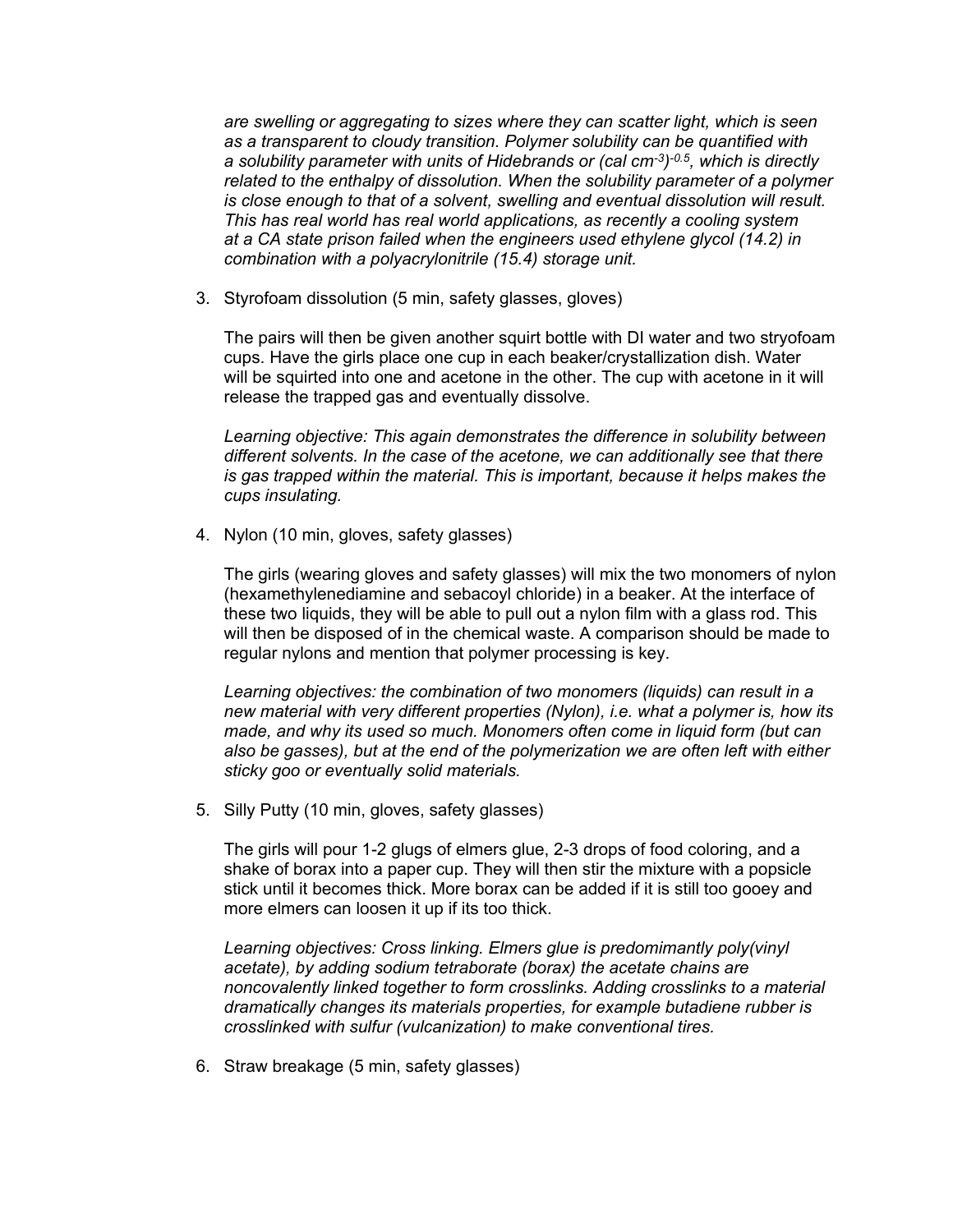The girls will be in paired up with a new partner and given four straws. First, each girl will be asked to pull the straw apart from either end (uniaxial tension along the long axis of the straw). This should be very difficult for all of them. Next, have one girl will roll up a straw around both of their fingers from each end (creating an air pocket in the middle) and the other girl will flick it, causing a pop. Now repeat, with the girls' roles switched.

*Learning objective: chain alignment. In this case you are applying a force in two different directions, highlighting the importance of chain orientation on polymer properties. When the straws are extruded (think of the Playdoh press, where you push the lever down and the Playdoh squirts out), the chains align parallel to the flow rate. Pulling along these chains is very difficult, because you are pulling against the strength of the entire polymer chain. But applying a force (by flicking, enhanced by the increased pressure from twisting the straw) orthogonal to the chain orientation causes the material to fail.*

7. Shrinky dink (10 min, safety glasses)

Precut rectangles of shrinky-dink paper will be passed out to the girls along with a fine tip clickable sharpie. The girls can then write a message (e.g. "Chemistry Rules!") on the rectangle. The shrinky-dink material can then be put on a preheated hotplate. When the material is done shrinking, it can be taken off with tongs and once cooled, given to the girls to take home.

*Learning objectives: shrinky dinks are processed such that their chains align biaxially with an intrinsic strain. When the polymer is heated above the glass transition temperature, there is enough energy for the chains to move and subsequently relax. The induced strain causes the material to shrink along the length of the chain, resulting in shrinkage that maintains the aspect ratio of the material.*

8. Wrap up (5 min)

We will go through the activities that the girls did on the board and under each one, have the girls name one or two things they learned in each station. Their answers can be read of their sheets that they were given (to take home) as well. This part can be extended if the station runs quickly or shortened to save time.

*III. What prior knowledge (if any) do you expect the girls to have to complete your workshop?*

The only prior knowledge required is what an atom/molecule is, just that they exist and make up the universe. These activities will do the rest.

*IV. What materials do you anticipate needing to obtain to make the workshop as interactive and engaging as possible?*

The group (where we all work) can provide some of the basic materials: elmer's glue, borax, glassware, goggles for their use, some of the basic reagents for the Nylon activity, acetone, and any chemical waste disposal.